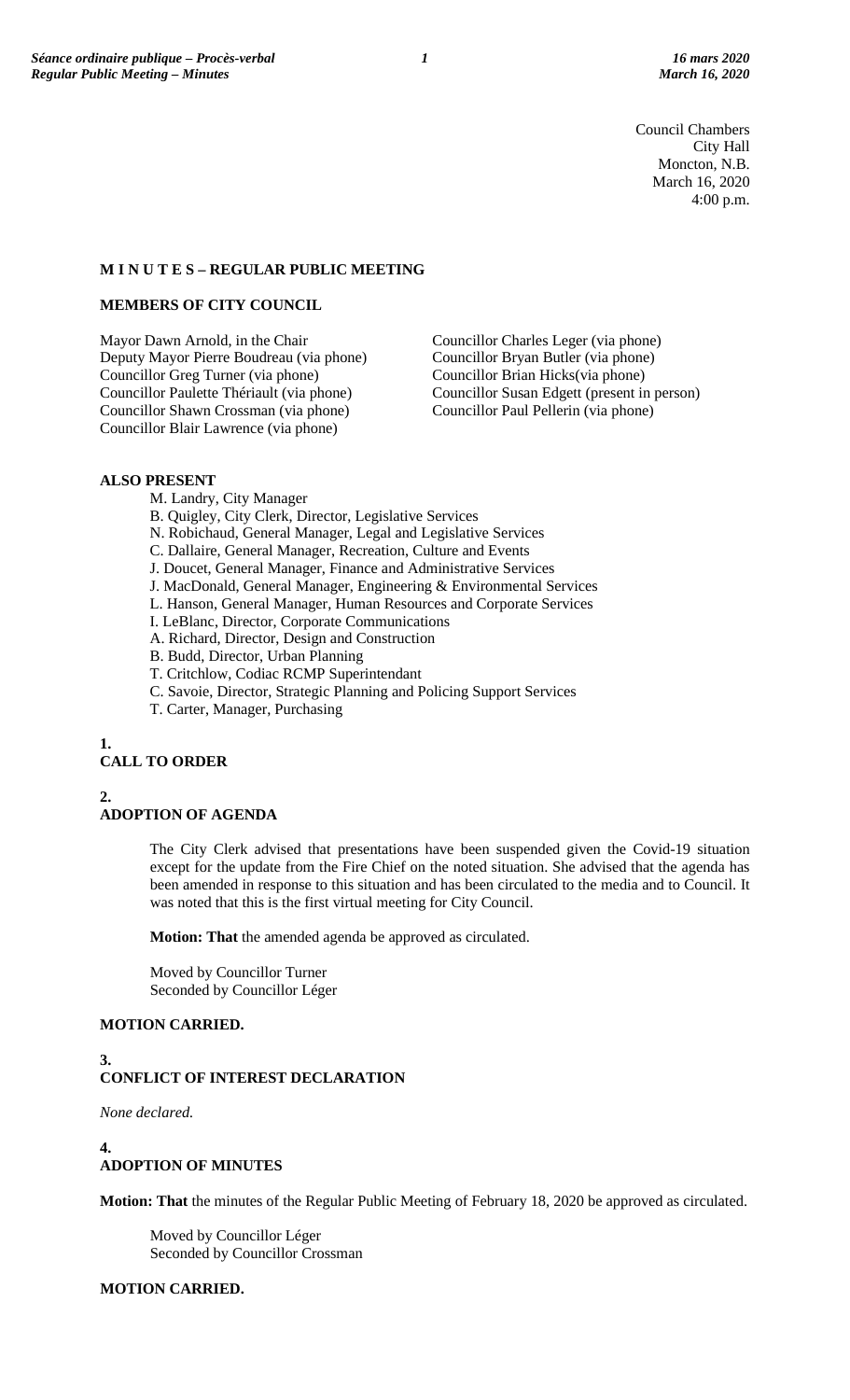#### **5. CONSENT AGENDA**

5.1 Application – Federation of Canadian Municipalities Sustainable Communities Awards

**That** Moncton City Council authorize administration to submit an application to the Federation of Canadian Municipalities' Sustainable Communities award for its Climate Change Adaptation and Flood Management Strategy; and authorizes the Mayor to sign the letter of support.

5.2 Name Modification – Park Signage

**That** Moncton City Council approve a name change for the shelter at Renton Park from Amphithéâtre René 'Pepsi' Landry Amphitheatre to Pavillon René 'Pepsi' Landry Pavilion.

**Motion: That** the consent agenda be approved as follows:

- Application Federation of Canadian Municipalities Sustainable Communities Awards
- Name Modification Park Signage

Moved by Councillor Turner Seconded by Councillor Pellerin

Councillor Lawrence noted that the French version of the title in the recommendation is spelled in English and should be corrected.

## **MOTION CARRIED.**

## **6. PUBLIC AND ADMINISTRATION PRESENTATIONS**

## **6.1 ADMINISTRATION PRESENTATIONS**

## 6.1.1 Update – Covid-19 (Coronavirus) – Conrad Landry, Fire Chief

The Mayor advised that the City continues to cooperate with the Federal and Provincial Government adding that mayors across the province are cooperating and sharing information. The City's first priority is the health and safety of all Monctonians. The City will endeavor to continue essential services i.e. water and transit, etc. She encouraged residents to access city services on line which is updated on a regular basis regarding closures and cancellations. A dedicated Covid page is also available on the City's website. She encouraged residents to view updates and information from the public health agency of Canada and Chief Medical Officer for New Brunswick. She urged good hand washing and social distancing and to use creative means to help others.

The City Manager commented that in terms of operations, strategies continue to be implemented as to how to mitigate the risk regarding the workforce and interruptions to service delivery. Employees who have travelled recently are being asked to self-isolate. All supervisors have been provided directives in this regard. Discussions have also been held with Dieppe and Riverview in terms of service delivery to maintain consistency. Public engagement activities with social contact have been cancelled or postponed. Residents are encouraged to provide feedback on social media.

Chief Landry briefed Council noting that this is a Public Health of Canada portfolio and the Municipal Emergency Operations Centre (EOC) follows their lead and advice. The EOC for Moncton has been activated at level 2 (partial activation). Briefings are held twice daily as the situation is very fluid. Meetings have been with NBEMO, Riverview, Dieppe, both hospitals and the hospitals are setting up assessment centres by appointment. He recommended calling 811 if an individual has symptoms. The Fire Department only responds to medical calls requested by the ambulance considered emergencies. He encouraged people to go for walks and take rest from their devices. The ultimate goal is to flatten the curve and take care of the residents of Moncton and not overwhelm the hospitals. He reiterated the need for everyone to wash their hands, social distance and not to stockpile.

Council raised a number of questions concerning:

1) the closure of City Hall and encouraging online payments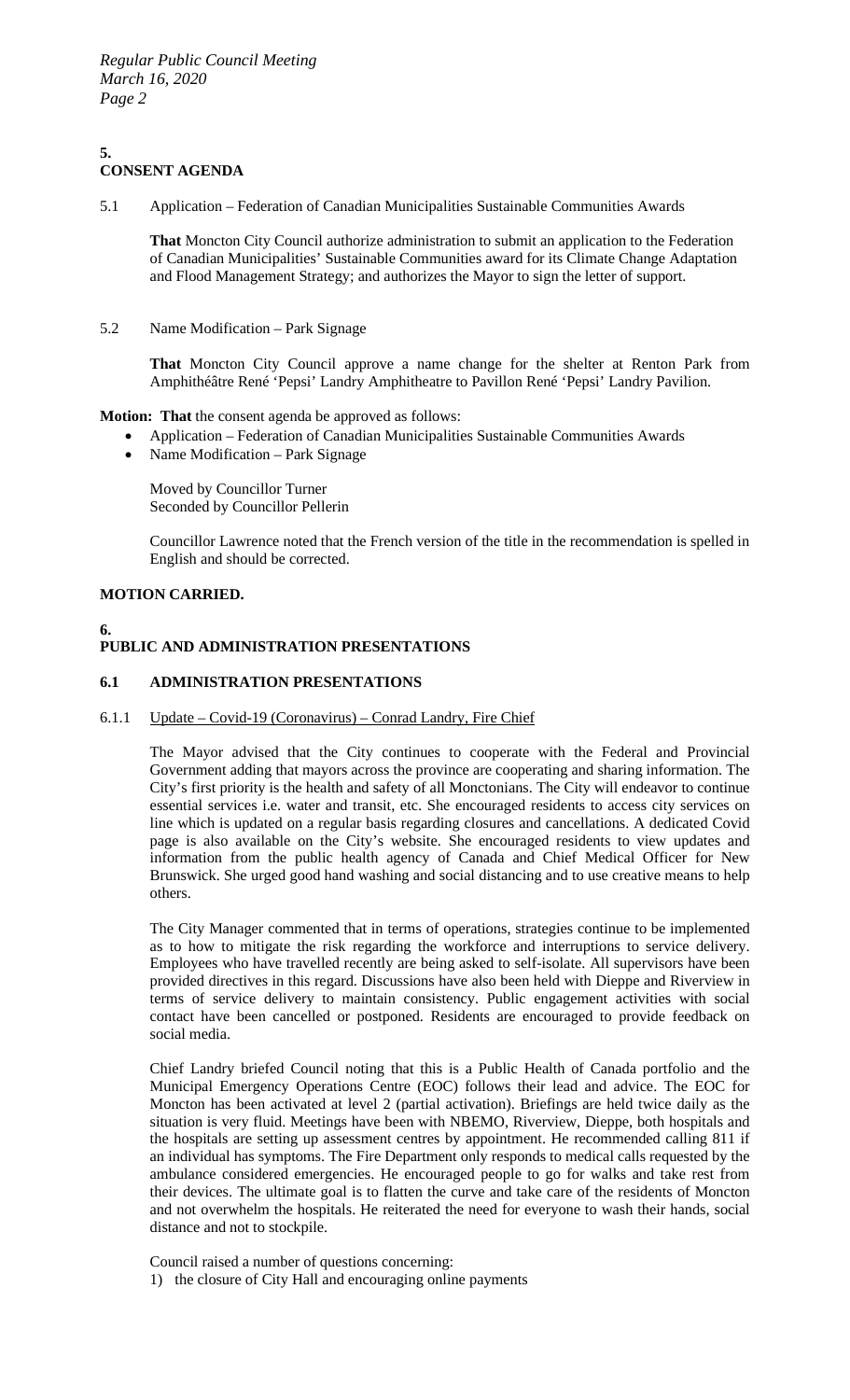- 2) conveying the seriousness and potency of the virus
- 3) conveying the importance of social distancing to the youth
- 4) including Council in the EOC daily briefings given that councillors are the point of contact for residents.

The City Manager noted that Administration will continue to give updates to elected officials as new information becomes available as well hold meetings such as today.

In terms of the Coliseum closure, Catherine Dallaire noted that the events are contractual in nature and administration, with the Venues Division, is in discussion with all event organizers to ensure there is a clear picture of what events will and will not occur. For the next two weeks no events will be held at the Coliseum. The Avenir Centre is looking at some postponements and currently waiting to see what the next few weeks as to whether the hockey and basketball seasons continue. They are looking at what can be postponed to a later date.

In terms of keeping Council informed, the City Manager noted Administration could discuss options if elected officials have questions on organizational matters. He added that a number of communications have been issued to employees and moving forward, provisions will be discussed on essential services and how to maintain them. At this point, provisions are being made for staff to work from home if necessary.

The Mayor commended the Fire Chief, EOC and Superintendent Critchlow, and encouraged the public to stay vigilant in watching updates by Chief Medical Officer for the Province.

## **7. PLANNING MATTERS**

## 7.1 **Public Hearing – 620 McLaughlin Drive**

The City Manager noted that the public hearing for 620 McLaughlin Drive for the proposed school will be postponed until April 6 and information will be posted online. Additional opportunities will be put in place for residents to call or offer comments electronically. Mr. Budd added that the department reached out to a number of individuals to advise them of this direction. Updated notices will be provided.

The Mayor declared the public hearing open with the City Clerk reading the following motion into the record.

Motion:

**Whereas** the City of Moncton is endeavouring to minimize public social interaction in response to COVID-19 Virus

## **Be it therefore resolved that:**

Items 7.1 Public Hearing – 620 McLaughlin Drive and 7.2 Century II Holdings Ltd. Subdivision (Vision Drive) listed on the Regular Public Agenda of March 16, 2020, will be postponed until Monday April 6, 2020 and that the City of Moncton will update public notifications as required under the Community Planning Act.

Moved by Councillor Léger Seconded by Councillor Pellerin

## MOTION CARRIED.

7.2 Century II Holdings Ltd. Subdivision (Vision Drive)

See above.

#### **8. STATEMENTS BY MEMBERS OF COUNCIL**

None this evening

**9.**

**REPORTS AND RECOMMENDATIONS FROM COMMITTEES AND PRIVATE MEETINGS**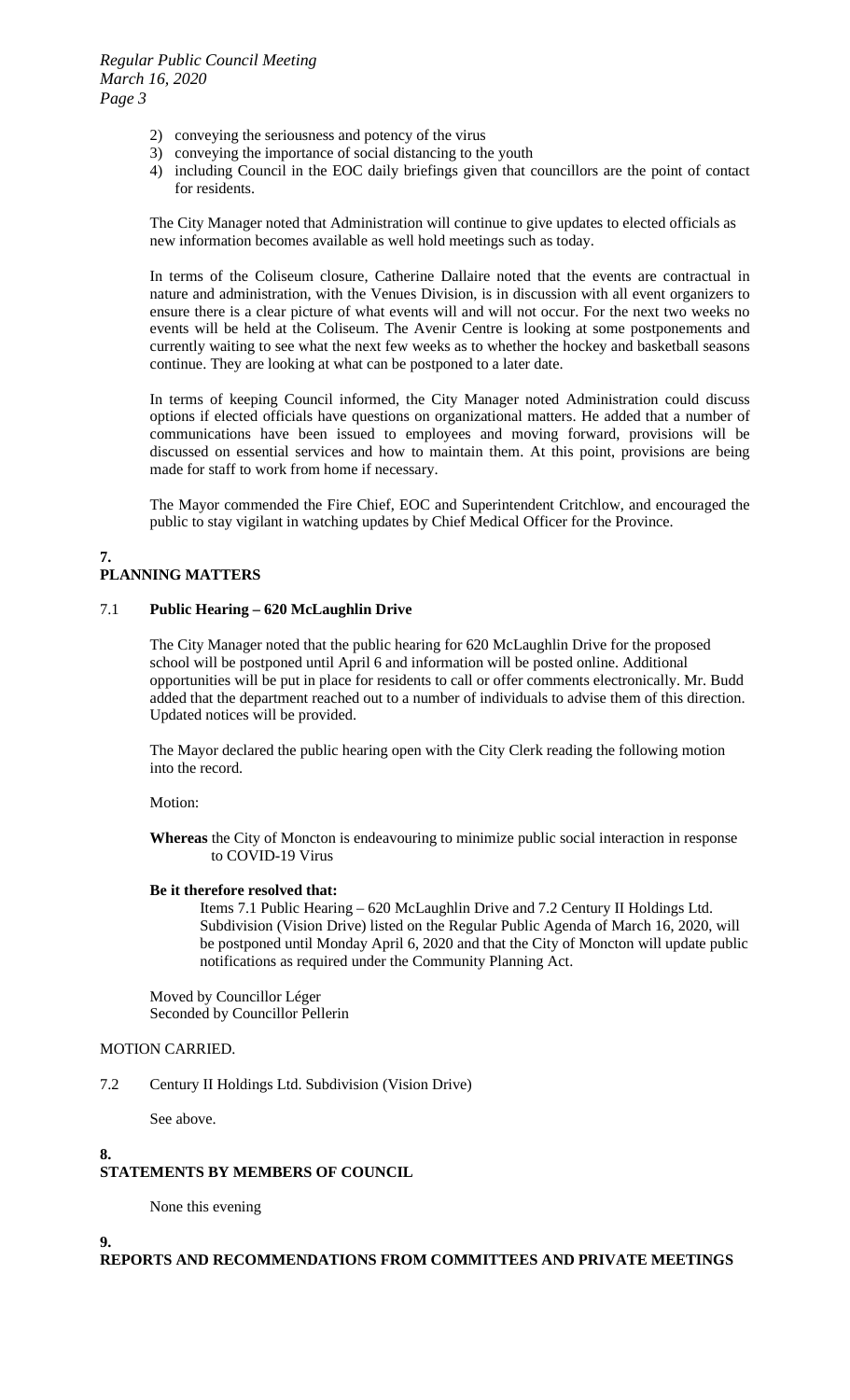## **10. REPORTS FROM ADMINISTRATION**

10.1 **Request for Proposal RFP19-057** – Supply and Delivery of Four (4) Urban Transit Buses

That Moncton City Council award Request for Proposal #RFP19-057 for the Supply and Delivery of Four (4) Urban Transit Buses to Nova Bus, a division of Volvo Group Canada Inc., for the Total Purchase Price of \$2,149,843.40, plus H.S.T. @ 15%.

Moved by : Councillor Pellerin Seconded by : Councillor Butler

The City Manager commented that electric buses continue to be reviewed as how they will operate in this climate along with advantages and disadvantages.

Councillor Lawrence suggested contacting other municipalities with similar climates to determine the types of buses in their fleets and determine what is different in Moncton that would discourage other proponents from bidding. He also requested further information from Codiac Transpo regarding their specifications.

Councillor Boudreau noted that as a member of the Codiac Transpo board, he has made it clear that electric buses should be explored in the future.

## **MOTION CARRIED.**

## 10.2 Request for Proposal RFP19-127 – Payroll Processing Services

**Motion: That** Request for Proposal #RFP19-127 for the provision of Payroll Processing Services be awarded to ADP Canada Co., for the Estimated Total Negotiated Five (5) Year Cost of \$434,039.68, including H.S.T. @ 15%.

A Five Percent (5%) Contingency Allowance in the amount of \$21,701.98, including H.S.T. @ 15% is also being recommended to address any unknown / unforeseen technical issues which may arise during the course of the project that could require additional technical support / troubleshooting services by ADP specialists.

Moved by Councillor Leger Seconded by Councillor Butler

## MOTION CARRIED.

**11. READING OF BY-LAWS/**

## **No readings of by-laws**

# **12.**

# **NOTICES MOTIONS AND RESOLUTIONS/AVIS DE MOTIONS ET RÉSOLUTIONS**

## **12.1 Application for financing f**or New Brunswick Municipal Finance Corporation

## To: **THE NEW BRUNSWICK MUNICIPAL FINANCE CORPORATION**

## Re: **APPLICATION FOR FINANCING**

MOTION: Resolved that the Clerk and/or Treasurer and/or Mayor be authorized to issue and sell to the New Brunswick Municipal Finance Corporation a Municipality of *Moncton* debenture in the principal amount of **\$12,483,000** on such terms and conditions as are recommended by the New Brunswick Municipal Finance Corporation, and be it resolved that the Municipality of *Moncton* agree to issue post-dated cheques payable to the New Brunswick Municipal Finance Corporation as and when they are requested in payment of principal and interest charges on the above debenture.

> I certify that the above is a true and exact copy of a resolution passed by the Council of the Municipality of the *Moncton* while in regular/special session held March 9<sup>th</sup>, 2020.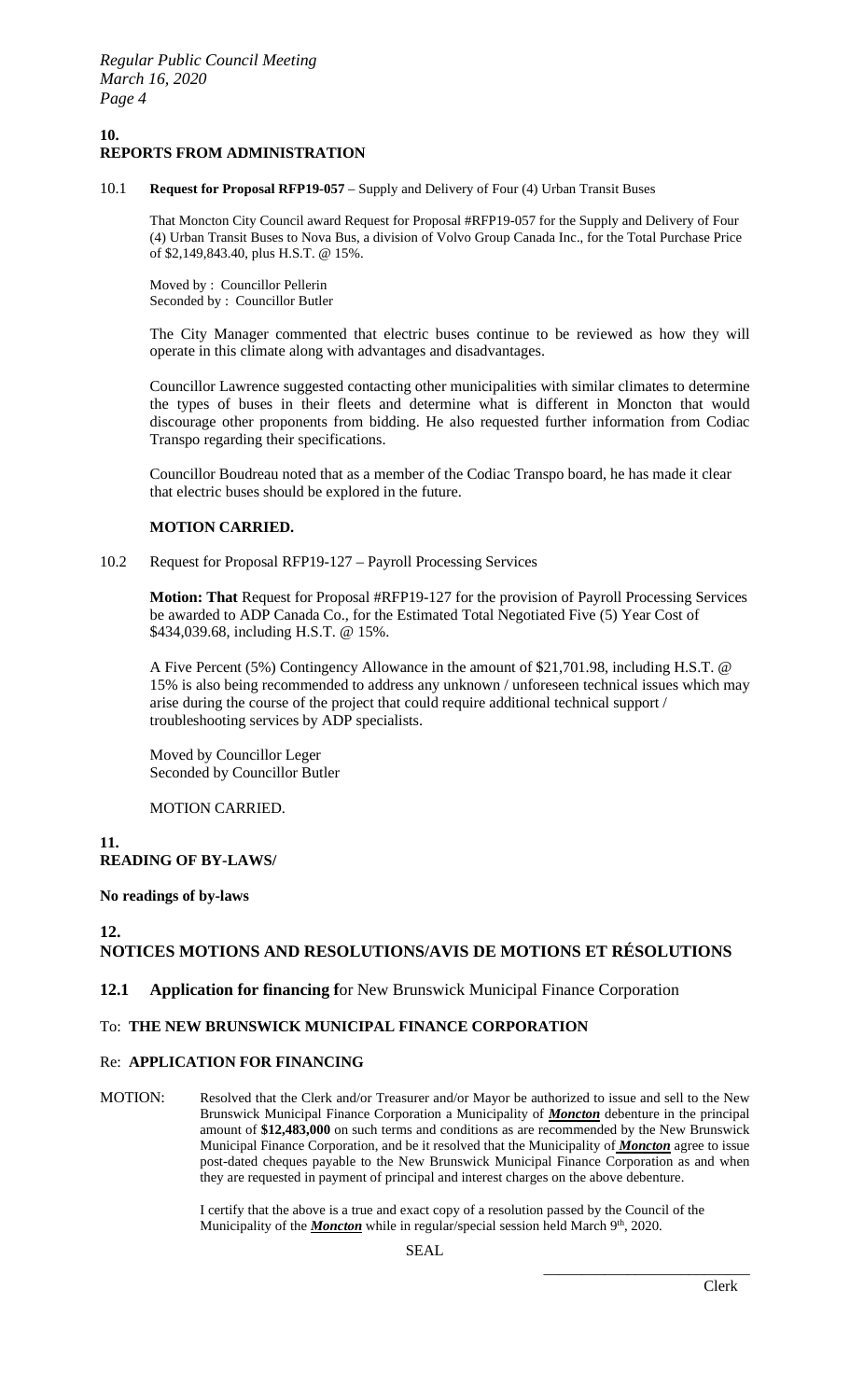## *Regular Public Council Meeting March 16, 2020 Page 5*

| OIC/O.<br>М.<br><u>No.</u> | Date of<br><b>OIC/O.M.</b> | authorizing<br>Application to the<br><b>MCBB</b> | <b>Purpose by Function</b>                                                                             | <b>Amount</b><br>in Dollars        | <b>Term for</b><br>each<br><b>Amount</b> |
|----------------------------|----------------------------|--------------------------------------------------|--------------------------------------------------------------------------------------------------------|------------------------------------|------------------------------------------|
| 17-0008                    | Mar. 13/17                 | Dec. 19/16                                       | Water and Sewer<br>$(\$2,120,000$ application was 10 years, but<br>actual borrow request is 5 years)   | \$<br>500,000                      | 5 year                                   |
| 18-0014                    | Mar. 12/18                 | Dec. 18/17                                       | Water and Sewer<br>(full application was originally 10 years,<br>but actual borrow request is 5 years) | 529,000<br>\$                      | 5 year                                   |
| 19-0013                    | Mar. 11/19                 | Dec. 03/18                                       | Water and Sewer<br>(full application was originally 10 years,<br>but actual borrow request is 5 years) | 4,787,000<br>\$                    | 5 year                                   |
| 15-0020                    | Apr. 13/15                 | Dec. 15/14                                       | <b>Transportation Services</b>                                                                         | \$<br>50,000                       | 5 year                                   |
| 17-0008                    | Mar. 13/17                 | Dec. 19/16                                       | <b>Transportation Services</b>                                                                         | $\overline{\mathcal{L}}$<br>41,000 | 5 year                                   |
| 17-0008                    | Mar. 13/17                 | Dec. 19/16                                       | <b>Transportation Services</b>                                                                         | \$<br>300,000                      | 10 year                                  |
| 18-0014                    | Mar. 12/18                 | Dec. 18/17                                       | <b>General Government</b>                                                                              | \$<br>133,000                      | 5 year                                   |
| 18-0014                    | Mar. 12/18                 | Dec. 18/17                                       | <b>Transportation Services</b>                                                                         | \$<br>194,000                      | 5 year                                   |
| 18-0014                    | Mar. 12/18                 | Dec. 18/17                                       | Recreation & Cultural Services                                                                         | \$<br>528,000                      | 5 year                                   |
| 18-0014                    | Mar. 12/18                 | Dec. 18/17                                       | <b>Environmental Development Services</b>                                                              | $\sqrt{3}$<br>55,000               | 5 year                                   |
| 18-0014                    | Mar. 12/18                 | Dec. 18/17                                       | <b>Protective Services</b>                                                                             | \$<br>25,000                       | 5 year                                   |
| 19-0013                    | Mar. 11/19                 | Dec. 03/18                                       | <b>General Government</b>                                                                              | $\overline{\$}$<br>153,000         | 5 year                                   |
| 19-0013                    | Mar. 11/19                 | Dec. 03/18                                       | <b>Protective Services</b>                                                                             | \$<br>230,000                      | 5 year                                   |
| 19-0013                    | Mar. 11/19                 | Dec. 03/18                                       | Recreation & Cultural Services                                                                         | \$<br>332,000                      | 5 year                                   |
| 19-0013                    | Mar. 11/19                 | Dec. 03/18                                       | Recreation & Cultural Services                                                                         | $\overline{\$}$<br>826,000         | 10 year                                  |
| 19-0013                    | Mar. 11/19                 | Dec. 03/18                                       | <b>Transportation Services</b>                                                                         | $\$$<br>1,000                      | 5 year                                   |
| 19-0013                    | Mar. 11/19                 | Dec. 03/18                                       | <b>Transportation Services</b>                                                                         | \$<br>764,000                      | 10 year                                  |
| 19-0031                    | May. 03/19                 | Dec. 03/18                                       | Recreation & Cultural Services                                                                         | \$<br>2,448,000                    | 10 year                                  |
| 19-0065                    | Aug. 19/19                 | Dec. 03/18                                       | <b>Transportation Services</b>                                                                         | \$<br>587,000                      | 10 year                                  |

**Transfer of Proceeds: Bank Name: Institution Number: Branch Transit Number: Account Number:** 

| <b>Canadian Imperial Bank Commerce</b> |  |  |
|----------------------------------------|--|--|
| 0010                                   |  |  |
| 00024                                  |  |  |
| 24-03013                               |  |  |

By submitting this application, the Municipality acknowledges that the New Brunswick Municipal Finance Corporation will not be notifying them of acceptance of this application for financing and waives such notice of acceptance.

Moved by Councillor Leger Seconded by Councillor Edgett

## **13. APPOINTMENTS**

**Motion: That** the following appointments be approved.

## **Moncton Sports Wall of Fame Selection Committee**

- Randy Roth (re-appointment 2 years)
- Krista Richard (re-appointment 2 years)
- 
- Dwayne Tingley (re-appointment 2 years)<br>• Judy Vautour (2 years) from Ambassador • Judy Vautour (2 years) from Ambassador to Selection Committee

## **Moncton Heritage Preservation Board**

• Joseph Tippett (re-appointment)

#### **Boys & Girls Club of Moncton**

• Councillor Shawn Crossman

## **Planning Advisory Committee**

- Kelsey Bingham (1 year)
- Andrew Graham (1 year)
- Steve Mitton (1 year)
- Daniel St-Louis (1 year)
- Dale Briggs (2 years)
- Carole Chan (2 years)
- Julian Howatt (2 years)